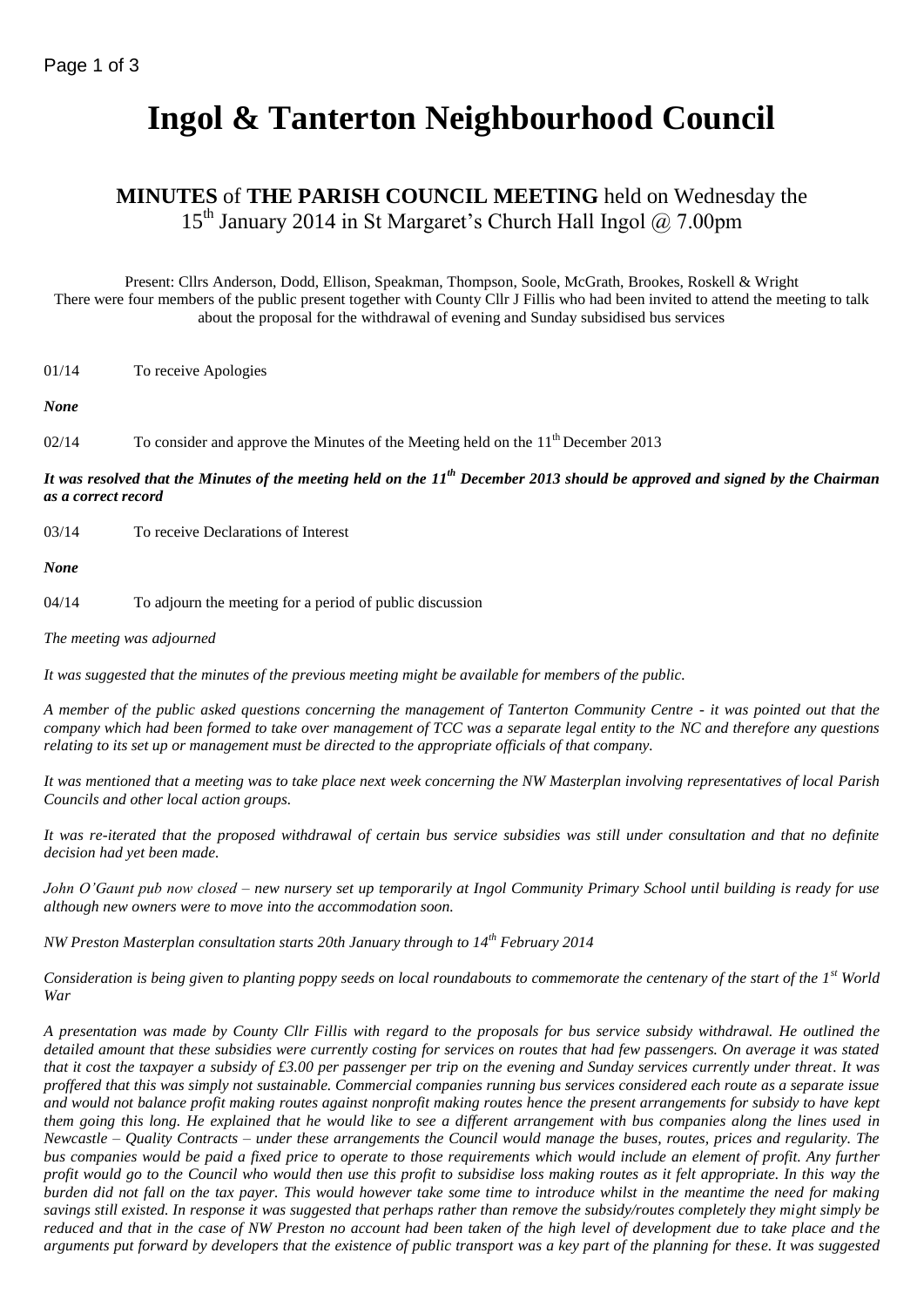## Page 2 of 3

*that on the one hand planners were granting permissions arguing that they are supported by good public transport arrangements whilst on the other hand LCC was now suggesting that parts should be withdrawn.*

*The meeting was re-convened*

05/14 To authorise payment of the following accounts:

| 300079 | <b>SLCC</b>                        | <sup>1/4</sup> CLERK'S SUBSCRIPTION | 64.00  |
|--------|------------------------------------|-------------------------------------|--------|
| 300080 | PETER GREENWOOD GARDENING SERVICES | <b>LENGSTHMAN</b>                   | 337.50 |
| 300081 | PETER GREENWOOD GARDENING SERVICES | <b>LENGTHSMAN</b>                   | 262.50 |
| 300082 | ZURICH INSURANCE                   | ADDITIONAL PREMIUM                  | 59.36  |
|        |                                    | <b>RELATING TO XMAS TREES</b>       |        |
|        |                                    | AND EQUIPMENT                       |        |

#### *It was resolved that the above mentioned payments should be approved*

06/14 To approve the enclosed Statement of Accounts at 31<sup>st</sup> December 2013

#### *It was resolved that the above mentioned Statement of Accounts should be approved*

07/14. To appoint Len Slade as the internal auditor for 2013/14 at a fee of £105.00 and approve the attached Terms of Reference and Internal Control and Suggested Testing Methodology.

#### *It was resolved that Len Slade should be appointed as the internal auditor for 2013/14 at a fee of £105.00 and that the attached Terms of Reference, Internal Control and Suggested Testing Methodology should be approved.*

08/14 To consider and approve the following enclosed documents:

- The Councils Risk Management Policy Statement 2014
- The Councils Risk Management Register 2014
- The Councils Asset Register 2014
- The Review of the Effectiveness of the Internal Audit and Internal Control 2014

#### *It was resolved that the above mentioned documents should be approved.*

09/14 To consider a response to the proposals, which have already been distributed by e-mail, regarding the withdrawal of evening and Sunday subsidised bus services – a suggested response is enclosed

#### *It was resolved that the suggested response circulated with the agenda should be sent amended only with regard to service no 75 which should be removed as it was not directly relevant.*

*'The consultation proposal by LCC to withdraw services and subsidies is, with particular reference to the number 4, 40 and 80 bus services, not acceptable to the Neighbourhood Council. The NC acknowledges the current financial constraints imposed on the CC and that these services may not be commercially viable without a subsidy. However, given the large scale developments and influx of new residents proposed in North West Preston where sustainability to public transport is a key planning consideration then these proposals to reduce, curtail and remove bus services are considered premature and would make it more difficult to deliver the necessary public transport in the future. The CC is urged to re-consider the proposals as they are at variance with previously adopted policies in respect of sustainable travel.*

10/14 To consider whether this Council should organise a '*Best Kept Garden/Ingol & Tanterton in Bloom Competition*' and if so appoint a small working group to investigate alternatives and submit in due course formal proposals to this Council.

#### *It was resolved that Cllrs Dodd, Roskell and Wright should form a working group to investigate options and report back to this Council with suggestions at a future meeting*

11/14 To consider whether this Council should request a presentation at a future meeting concerning Neighbourhood Plans

#### *It was resolved that a presentation as outlined above should be arranged.*

12/14 To receive 'for information only' any updates from 'working group' activities

*The following updates were received:*